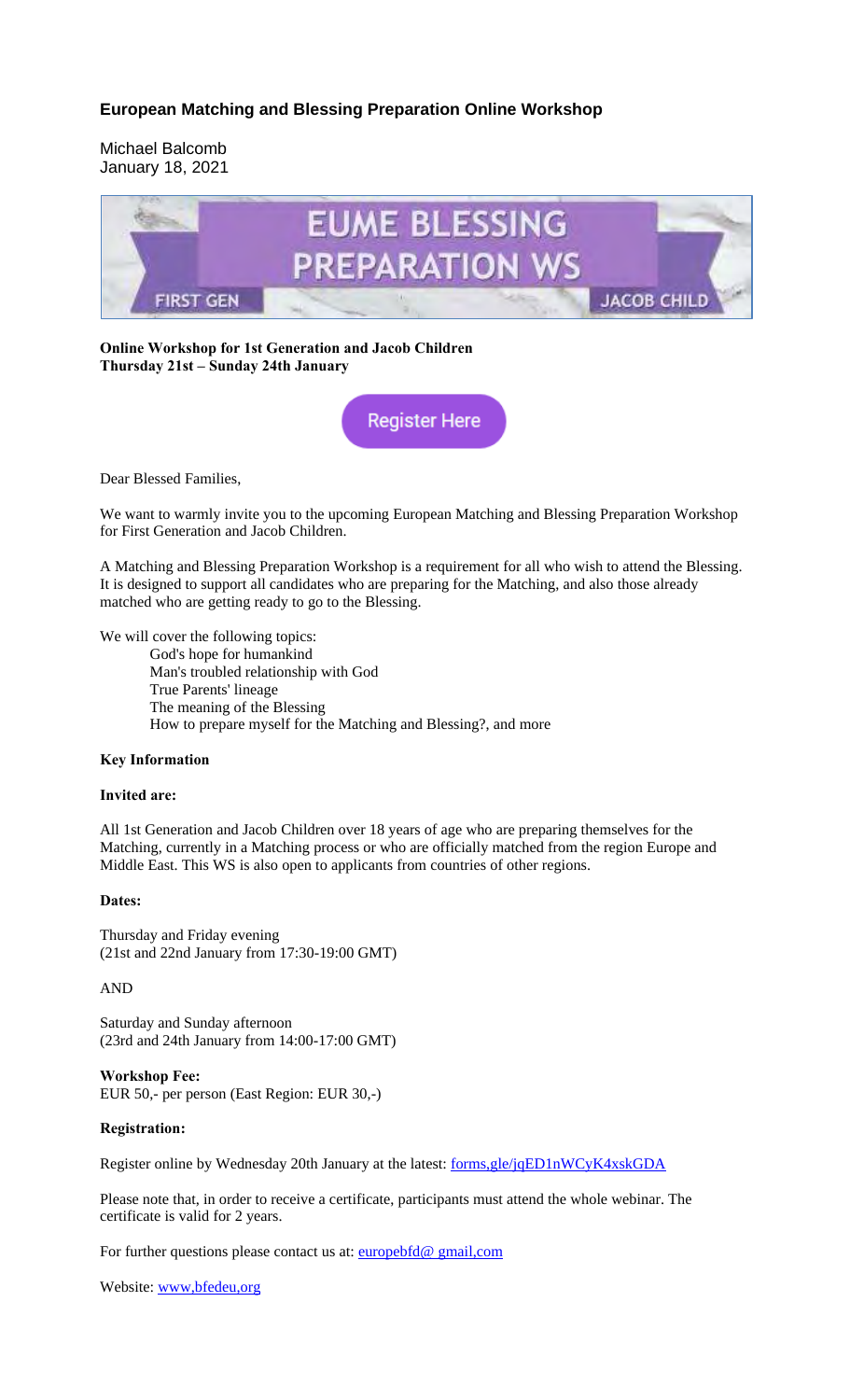



COMMS@FFWPU

January 18, 2021 | Announcements | Blessing, Matching, Online Workshop

# European Matching & Blessing Preparation Online Workshop



# **Online Workshop for 1st Generation and Jacob Children**

# **Thursday 21st – Sunday 24th January**



Dear Blessed Families,

We want to warmly invite you to the upcoming **European Matching and Blessing Preparation Workshop for First Generation and Jacob Children**.

A Matching and Blessing Preparation Workshop is a requirement for all who wish to attend the